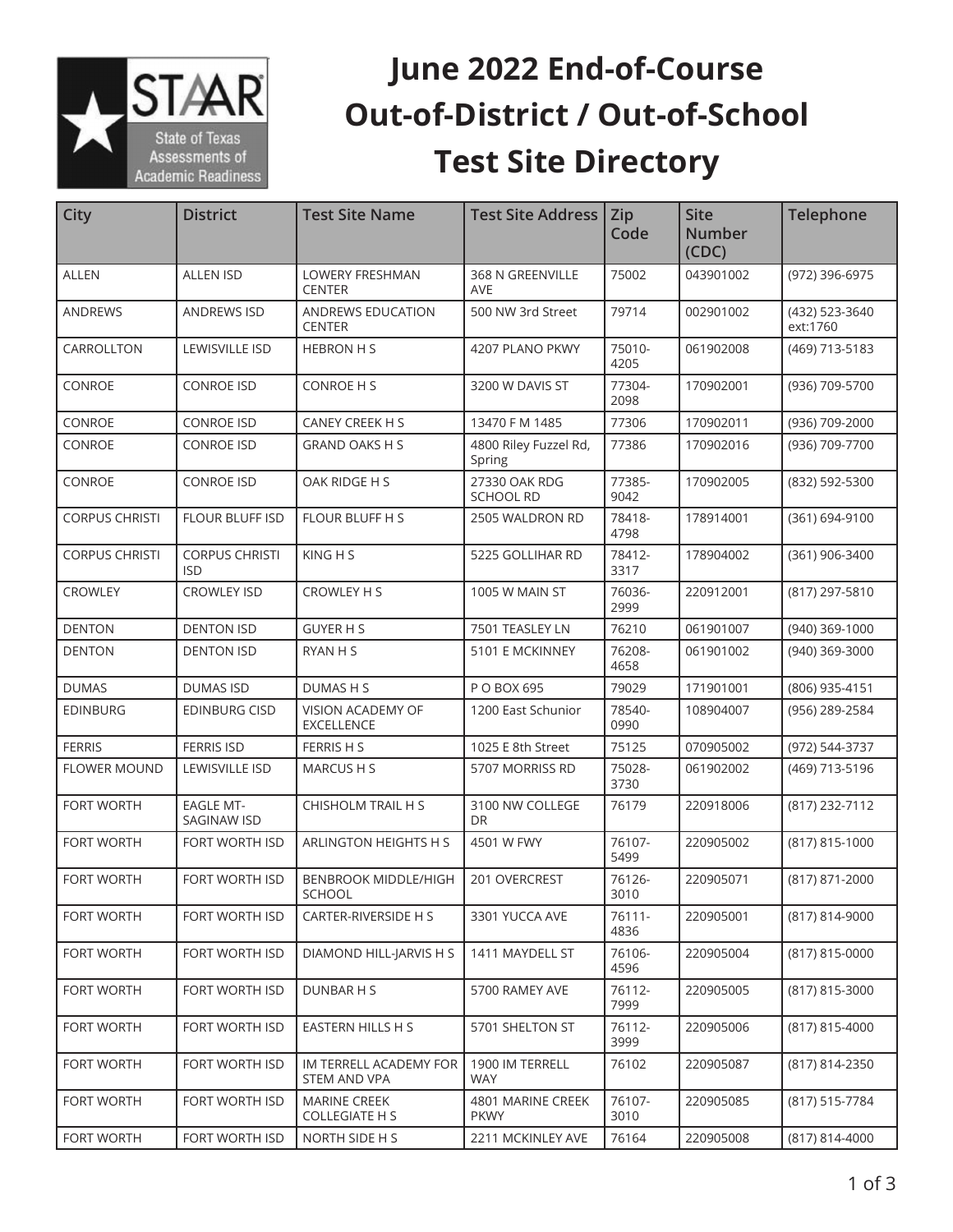| <b>City</b>        | <b>District</b>                     | <b>Test Site Name</b>                                                  | <b>Test Site Address</b>                   | <b>Zip</b><br>Code | <b>Site</b><br><b>Number</b><br>(CDC) | Telephone                 |
|--------------------|-------------------------------------|------------------------------------------------------------------------|--------------------------------------------|--------------------|---------------------------------------|---------------------------|
| <b>FORT WORTH</b>  | FORT WORTH ISD                      | PASCHAL H S                                                            | 3001 FOREST PARK<br><b>BLVD</b>            | 76110-<br>2895     | 220905010                             | (817) 814-5000            |
| <b>FORT WORTH</b>  | FORT WORTH ISD                      | POLYTECHNIC H S                                                        | 1300 CONNER AVE                            | 76105-<br>1493     | 220905009                             | (817) 814-0000            |
| <b>FORT WORTH</b>  | FORT WORTH ISD                      | SOUTH HILLS H S                                                        | 6101 MCCART                                | 76133-<br>3317     | 220905003                             | (817) 814-7000            |
| FORT WORTH         | FORT WORTH ISD                      | SOUTHWEST H S                                                          | 4100 ALTAMESA BLVD                         | 76133-<br>5499     | 220905014                             | (817) 814-8000            |
| <b>FORT WORTH</b>  | FORT WORTH ISD                      | <b>TEXAS ACADEMY OF</b><br><b>BIOMEDICAL</b>                           | <b>300 TRINITY CAMPUS</b><br><b>CIRCLE</b> | 76102              | 220905082                             | (817) 815-1300            |
| <b>FORT WORTH</b>  | FORT WORTH ISD                      | <b>TARRANT CO COLLEGE</b><br>SOUTH/FORT WORTH<br><b>COLLEGIATE H S</b> | 5301 CAMPUS DR,<br><b>FORT WORTH</b>       | 76119              | 220905087                             | (817) 814-2350            |
| <b>FORT WORTH</b>  | FORT WORTH ISD                      | TRIMBLE TECHNICAL H S                                                  | 1003 W CANNON ST                           | 76104-<br>3086     | 220905011                             | (817) 815-2500            |
| <b>FORT WORTH</b>  | <b>FORT WORTH ISD</b>               | <b>WESTERN HILLS H S</b>                                               | 3600 BOSTON AVE                            | 76116-<br>6999     | 220905015                             | (817) 815-6000            |
| <b>FORT WORTH</b>  | <b>FORT WORTH ISD</b>               | <b>WORLD LANGUAGES</b><br><b>INSTITUTE</b>                             | 4921 BENBROOK<br><b>HWY</b>                | 76116              | 220905084                             | (817) 815-2223            |
| FORT WORTH         | FORT WORTH ISD                      | O D WYATT H S                                                          | 2400 E SEMINARY DR                         | 76119-<br>5598     | 220905016                             | (817) 815-8000            |
| FORT WORTH         | FORT WORTH ISD                      | YOUNG MEN'S<br>LEADERSHIP ACADEMY                                      | 5100 WILLIE                                | 76105              | 220905083                             | (817) 815-3400            |
| <b>FORT WORTH</b>  | FORT WORTH ISD                      | YOUNG WOMEN'S<br>LEADERSHIP ACADEMY                                    | 401 E 8TH STREET                           | 76102              | 220905081                             | (817) 871-2475            |
| <b>FORT WORTH</b>  | <b>CROWLEY ISD</b>                  | NORTH CROWLEY H S                                                      | 9100 S HULEN                               | 76123              | 220912002                             | (817) 263-1250            |
| <b>FRISCO</b>      | <b>FRISCO ISD</b>                   | REEDY H S                                                              | 3003 STONEBROOK<br><b>PKWY</b>             | 75034              | 043905010                             | (469) 633-6400            |
| <b>HOUSTON</b>     | <b>HOUSTON ISD</b>                  | <b>TEXAS CONNECTIONS</b><br><b>ACADEMY AT HOUSTON</b>                  | 10550 RICHMOND<br>AVE HOUSTON TX<br>#140   | 77042-<br>5112     | 101912100                             | (281) 661-8293            |
| <b>HOUSTON</b>     | CYPRESS-<br><b>FAIRBANKS ISD</b>    | <b>CYPRESS FALLS H S</b>                                               | 9811 HUFFMEISTER<br><b>RD</b>              | 77095-<br>2307     | 101907007                             | (281) 856-1000            |
| LEWISVILLE         | LEWISVILLE ISD                      | LEWISVILLE H S                                                         | 1098 W MAIN ST                             | 75067-<br>3518     | 061902001                             | (469) 713-5190            |
| <b>LUBBOCK</b>     | <b>LUBBOCK ISD</b>                  | MONTEREY H S                                                           | 3211 47TH ST                               | 79413              | 152901023                             | (806) 219-1900            |
| <b>LUBBOCK</b>     | <b>LUBBOCK ISD</b>                  | CORONADO H S                                                           | 4910 29TH DR                               | 79410-<br>2348     | 152901020                             | (806) 219-1100            |
| <b>LUBBOCK</b>     | LUBBOCK ISD                         | ESTACADO H S                                                           | 1504 E ITASCA ST                           | 79403              | 152901021                             | (806) 219-1400            |
| <b>LUBBOCK</b>     | <b>LUBBOCK ISD</b>                  | LUBBOCK H S                                                            | 2004 19TH ST                               | 79401              | 152901022                             | (806) 219-1600            |
| <b>LUBBOCK</b>     | <b>LUBBOCK ISD</b>                  | <b>MONTEREY H S</b>                                                    | 3211 47TH ST                               | 79413              | 152901023                             | (806) 219-1900            |
| <b>LUBBOCK</b>     | LUBBOCK ISD                         | <b>MATTHEWS ACADEMY</b>                                                | 417 N AKRON                                | 79415              | 152901011                             | (806) 219-2600            |
| <b>MCCAMEY</b>     | <b>MCCAMEY ISD</b>                  | MCCAMEY H S                                                            | DRAWER 1069                                | 79752-<br>1069     | 231901001                             | (432) 652-3666<br>ext:307 |
| <b>MCKINNEY</b>    | <b>FRISCO ISD</b>                   | EMERSON H S                                                            | 6300 COLLIN<br><b>MCKINNEY PKWY</b>        | 75070              | 043905013                             | (469) 633-8100            |
| <b>MISSION</b>     | <b>MISSION CISD</b>                 | ROOSEVELT ALTERNATIVE<br><b>SCHOOL</b>                                 | 407 EAST 3RD ST                            | 78572-<br>4399     | 108908039                             | (956) 323-3900            |
| ODESSA             | <b>ECTOR COUNTY</b><br><b>ISD</b>   | PERMIAN H S                                                            | 1800 E. 42ND                               | 79760-<br>3912     | 068901003                             | (432) 456-0039            |
| PASADENA           | PASADENA ISD                        | SAM RAYBURN H S                                                        | 2121 CHERRYBROOK<br>LN.                    | 77502-<br>4101     | 101917002                             | (713) 740-0330            |
| PHARR              | PHARR-SAN JUAN-<br><b>ALAMO ISD</b> | PSIA SONIA M<br>SOTOMAYOR H S                                          | <b>1200 E POLK</b>                         | 78577              | 108909005                             | (956) 354-2510            |
| <b>SAN ANTONIO</b> | <b>NORTHSIDE ISD</b>                | HOLMES H S                                                             | 6500 INGRAM RD                             | 78238-<br>3999     | 015915001                             | (210) 397-7000            |